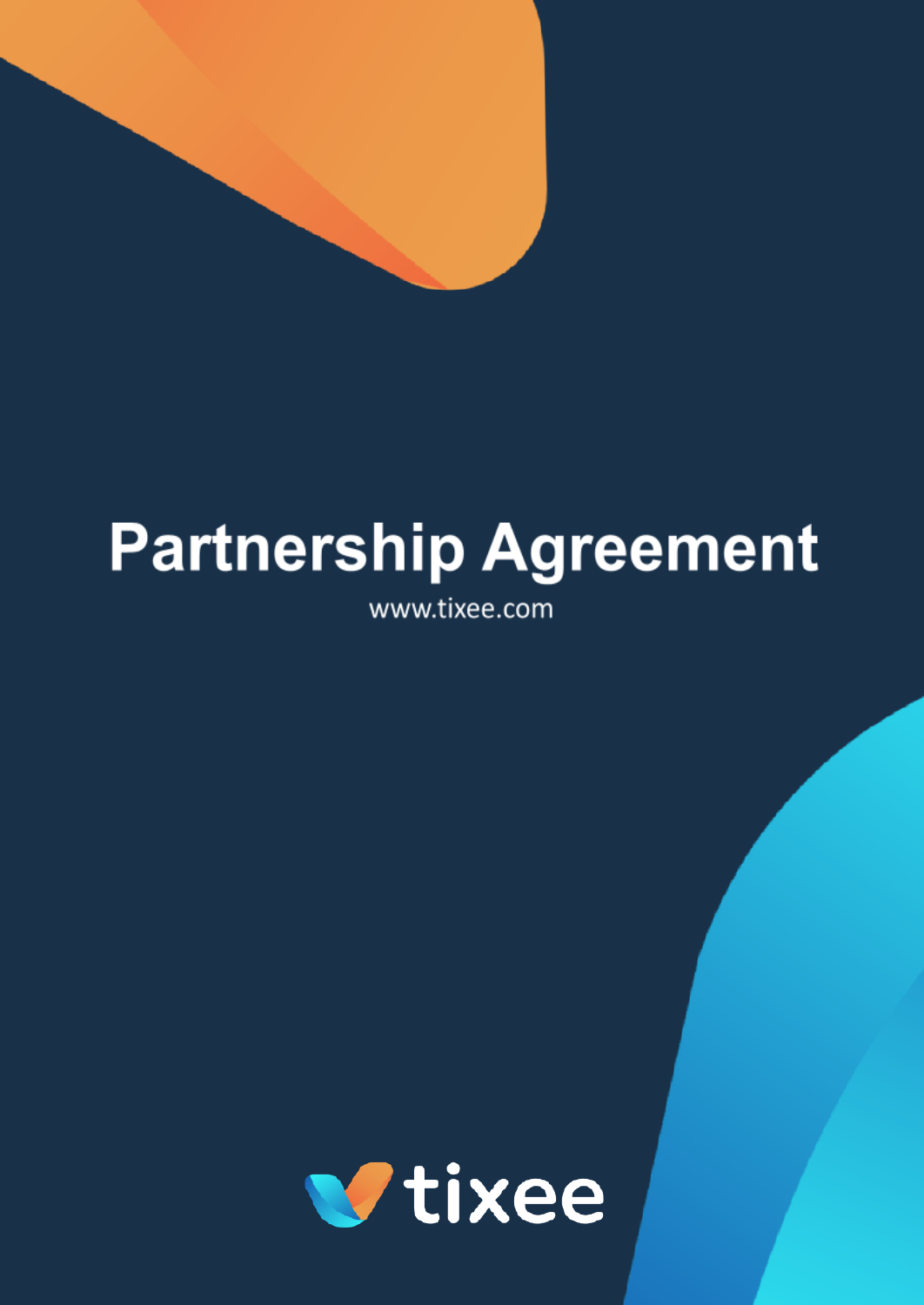

## **1. Introduction**

- 1.1. **Pipbull Ltd** (hereafter "Tixee" or "Pipbull" or the "Company") is a Securities Dealer incorporated and registered under the laws of the Republic of Seychelles with registration number 8425195-1. The Company is authorized and regulated by the Financial Services Authority of Seychelles with license number SD061.
- 1.2. This Partnership Agreement (hereafter "The Agreement") is made by and between the Company and any natural person or entity who has successfully registered as the Company's Partner via the Company's Website (hereafter the "Partner").
- 1.3. The Agreement sets forth the Terms of the relationship between the company and any Partner who will solicit and introduce Clients to the Company on a fully disclosed basis to trade in the Financial Instruments the Company offers. In the case where a Partner prefers to have a signed copy of the Agreement, then the Partner needs to contact the Company on [partners@tixee.com.](mailto:partners@tixee.com)
- 1.4. By submitting the application to 'Become a Partner' on the Company's Webpage the Partner is deemed to have read, accepted and be bound by all the Terms set out in this Agreement. The Agreement must be read carefully prior to this Submission of Application.
- 1.5. The domain www.tixee.com (hereafter the "Website") is owned solely by Pipbull Ltd. The Company may also register and operate other Websites mainly for promotional and marketing purposes in languages other than English.
- 1.6. The Company reserves the right to amend the Terms of the Agreement at any time without prior consent of the Partner. The Company will do its best to communicate any changes and updates to the Partner, but it remains the Partners responsibility to review the Agreement posted on the Company's Website on a regular basis. The Partner must send any objections he has to the Company in writing at [partners@tixee.com](mailto:partners@tixee.com).

## **2. Definitions – Interpretations**

**"Account"** the unique trading account assigned by the Company to any Client completing the account opening application procedure and approved by the Company.

**"Affiliate"** means a Partner that commonly solicits Clients through Online channels. 'Master Affiliates' are Affiliates that solicit other Partners.

**"Affiliated Entities ("Affiliates")"**: with respect to the Company shall mean any entity which, directly or indirectly, controls, is controlled by, or is under common control with the Company. The Company may publish to the Site(s) the details of its Affiliated Entities which are providing services in relation to any trading in financial instruments and to which the Partner may introduce clients to.

## True to the market.

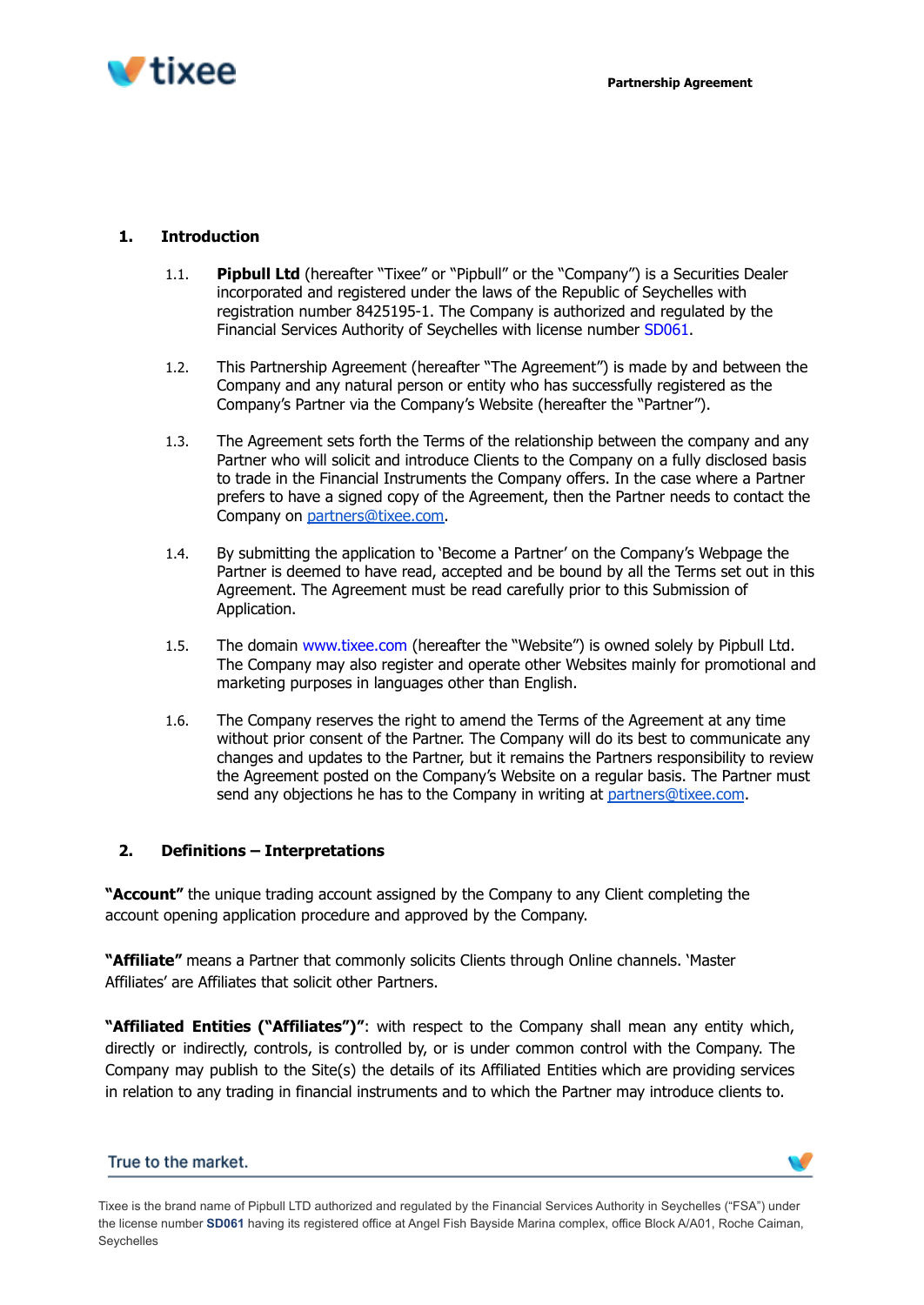

**"Auto-referral activity"** means an unethical activity when the Partner receives Commission from trading operations carried out on Accounts by direct or circumstantial evidence controlled by the Partner.

**"Introduced Client" or "Client**" means any natural or legal person to whom the Company provides investment and/or ancillary Services.

**"Client Account/Trading Account**" means any and all accounts opened by the Company for the Client under the Agreement.

**"Commission Plan/Campaign/Incentive Scheme"** means a custom plan that determines the Partners payment terms. The Partners 'Sign Up Link' is embedded into the Campaign which can be obtained from the 'Partners Area'. The types of Commission Plans offered to Partners by the Company are, but are not limited to, 'Lot Rebates' and 'Cost Per Acquisition/CPA'.

**"Company"** means Pipbull Ltd (Hereafter "Tixee"; "Pipbull" ; "Company") or We.

**"Cost Per Acquisition or CPA"** – means a Commission Plan defined as an activation of a 'Real' Account by a new Client. The Company will set criteria for what they have classed as an 'Activation' dependent on the Commission Plan/Campaign given to the Partner. Examples could be First Deposit amount or Trading Nominal Volume achieved.

**"Electronic Systems"** means any trading facility offered by the Company (e.g. Trading Platforms, Web-Based Platforms, Mobile Platforms, etc.), including the Company's 'Client Area'.

**"He/His"** means he/his/him/himself or she/her/herself.

**"Inactive Introduced Client"**: any Introduced Client that has no activity (trading or deposit in all of his/her Accounts with the Company or any of its Affiliated Entities) in his/her Personal Area with the Company or its Affiliated Entities for a period of 90 (ninety) days.

**"Intellectual Property Rights"** means any intangible right, title and interest, including any rights relating to or arising under copyright, trademark, patent, trade secret, moral rights, right of publicity, authors' rights, and all other proprietary rights as may exist now and/or hereafter come into existence and all renewals and extensions thereof, under any application law or jurisdiction.

**"Introducing Broker or IB"** means a Partner that commonly solicits Clients through Offline channels. 'Master IBs' are IBs that solicit other Partners.

**"KYC"** means Know Your Customer.

**"Lot Rebates"** means Commission payment/Rebate calculated based on each 'Lot' traded by a Client. Partners are paid a fixed US Dollar (USD) amount for each specific symbol traded. The fixed amount is determined by the Company for each 'Lot' of a symbol, at the start of the relationship.

#### True to the market.

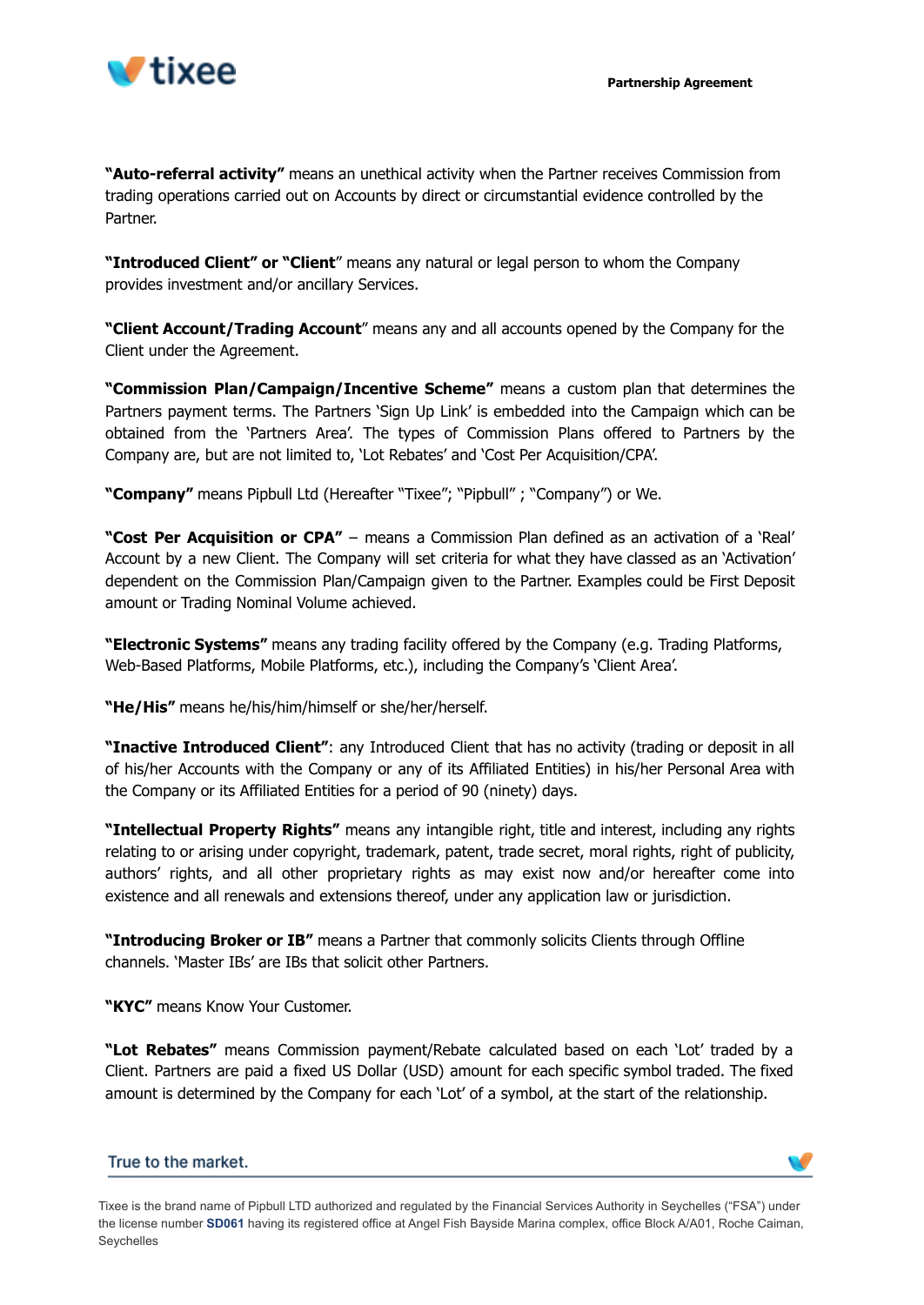

**"Partner or Master Partner"** means Introducing Broker/Affiliate/Institutional Partner, any legal entity or a natural person obtaining remuneration from the Company and/or Clients for introducing Clients to the Company.

**"Partner Agent"** means an Agent of the Company assigned to a Partner. The person described in clause 3.2.

**"Partner Area"** means Partner Portal, the Area of the Company Website dedicated to Partners. Used by Partners for managing the Clients given to the Company, metrics and reports, accessing marketing materials, access to Commission Plans/Campaigns and payout/payment history.

**"Partnership Program"** means the participation system the Company uses to onboard Partners that promote its brand and services via their own networks.

**"Promotional Material"** means any material provided by the Company and/or its Affiliated Entities to the Partner and used by the Partner in order to promote any activity related to the Company and/or to its Affiliated Entities or the Site(s) for the purpose of this Agreement, including but not limited to logos, banners, promo links etc.

**"Sign Up Link"** means a Partner tracking Link, the Link Generated within the 'Partner Area' which coincides with the Partners agreed Payment Campaigns/Commission Plans. The Partner shall not edit or reverse engineer the Tracking Link, doing so may render the new Client as ineligible.

**"Sub-partner"** means any physical person or entity who has been introduced by the Partner to the Company and/or to any of its Affiliated Entities through a Partner Link, and with whom the Company and/or its Affiliated Entities concluded a Partnership Agreement.

**"Wallet"** means the Client Account where all the 'Funding Transactions' with the Company take place. Commissions/Rebates earned by the Partner are deposited to this Wallet. From this Wallet, the Partner may, at any time, withdraw funds to a Trading Account or to an external source, credit card, bank, e-wallet etc.

**"Website" means** without limitation shall mean the websites www.tixee.com and any other that will be used by the Company to communicate to the Partner from time to time or any such other website or sub-domain as Company may maintain from time to time and communicated to the Partner.

## **3. Scope of the Agreement**

- 3.1. The Company operates a "Partnership Program" to also be known as a 'Referral Scheme Program'. The Partnership Program is available to all Clients of the Company.
- 3.2. A Client can submit an application to 'Become a Partner'. Upon this submission by the prospective Partner, the Company shall conduct a review of such application. Thereafter, a "Partner Agent" (or Agent) of the Company shall contact the prospective Partner using the contact details as provided upon registration and

w

True to the market.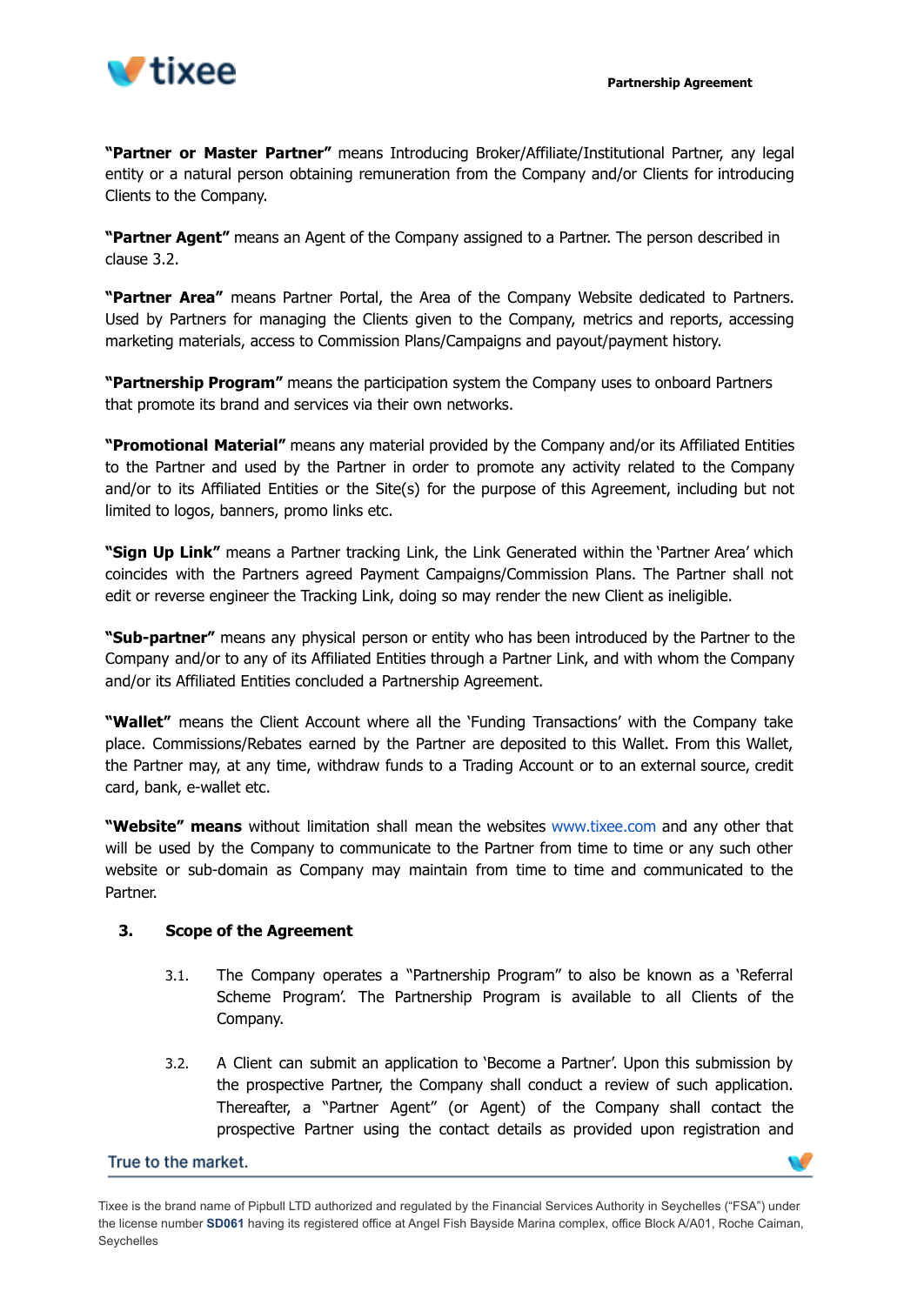

acceptance of the 'Terms and Conditions' as a Client of the Company. The Agent will notify the Partner about the provisional acceptance thereof, as the Company's Partner and request any pending "KYC" or due diligence documentation the Partner may be required to submit for approval as a Client/Partner of the Company, to comply with the Company's procedures.

- 3.3. Once approved as a Company's Partner, the Partner will be given access to the Company's "Partner Area" and be given His unique Partner "Sign Up Link". The Company's Agent will guide the Partner through the Partner Area.
- 3.4. During the period of this Agreement the Partner shall use all reasonable efforts to market and promote the Company, the Company's Website and the Company's Services in an aim to solicit and introduce prospective Clients to the Company.
- 3.5. The Partner shall only engage in marketing ("Offline and/or Online") and promotional activity related to the Company in any area, location, territory or jurisdiction located outside any Banned Jurisdictions.
- 3.6. The Company hereby grants to the Partner a royalty-free, nonexclusive, personal, non-transferable, non-assignable and non-sub-licensable license for the period of this Agreement to display the Company in any Partner Websites for the sole purpose of promoting and marketing the Company's services. The Partner acknowledges and further agrees that:
	- 3.6.1. it will use the Company's Brands only as permitted hereunder;
	- 3.6.2. it will use the Company's Brands in a lawful manner; To notify the Company immediately of any actual or potential contravention of any such legal or regulatory requirements and the Company is entitled to assume that any necessary authorisation, license and/or consent remains in effect until the Partner notifies the Company otherwise;
	- 3.6.3. the Company's Brands are and shall remain the sole property of the Company;
	- 3.6.4. neither now or the future, attempt to register any of the Company's Brand and/or domain name and/or use any term or mark confusingly similar to the Company's Brand.
	- 3.6.5. To act in good faith and not make any false and/or misleading representations or statements in relation to the Company and/or its Affiliated Entities or the services provided by the Company and/or its Affiliated Entities that the Partner knows or ought reasonably to know are likely to prejudice or to bring into disrepute in any manner the Company's and/or its Affiliated Entities business or reputation or that of any of the Company's and/or Affiliated Entities' associates;
- 3.7. The Partner understands and further acknowledges that the Company shall have the sole and absolute discretion in relation to the acceptance or rejection of any Client to register and/or trade with the Company and the Client's registration process shall be made solely through the Company's Website.

## True to the market.

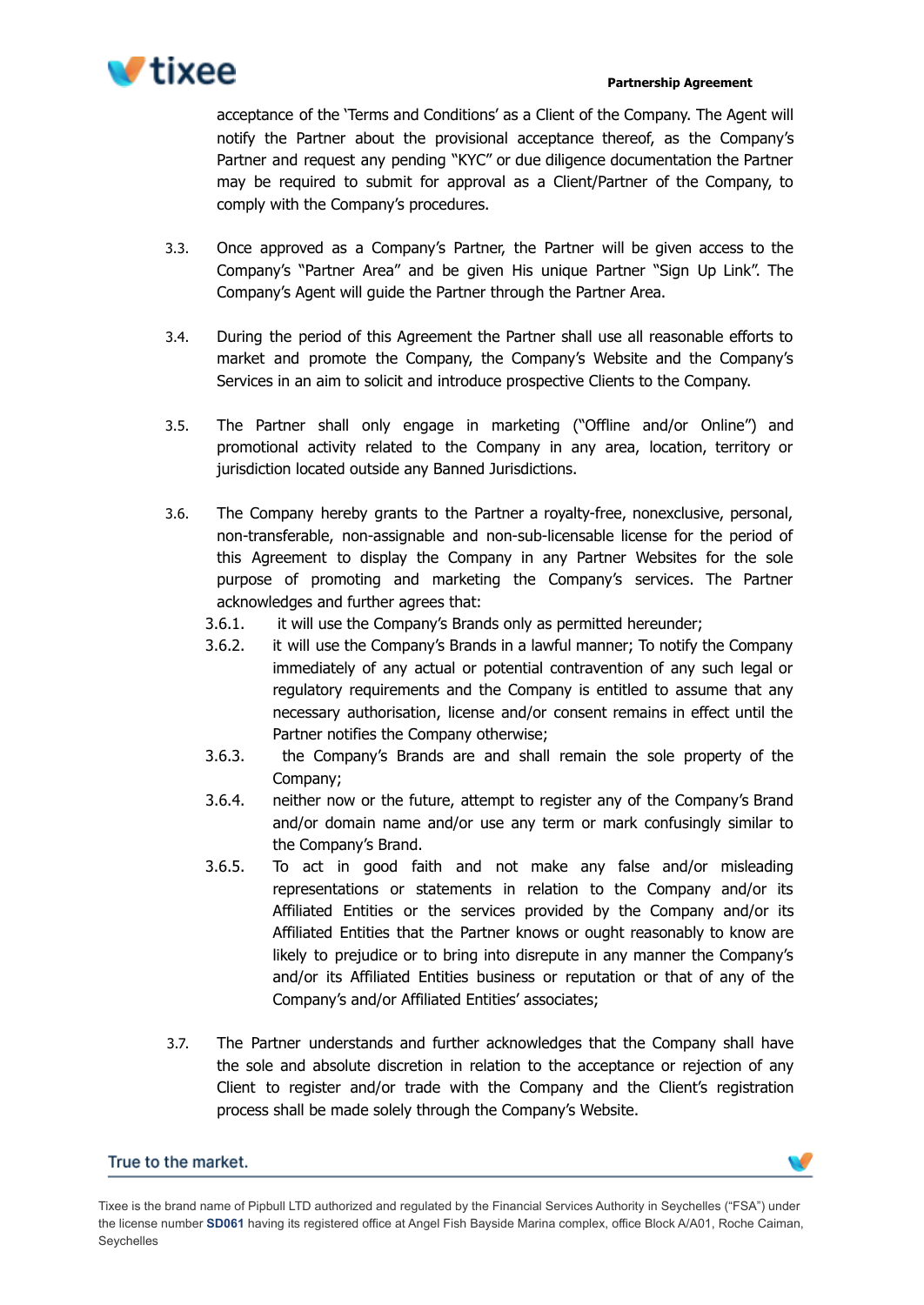

- 3.8. The rights granted under this Agreement are not exclusive and shall not prevent the Company from entering into similar Agreements with other Partners or third parties, or from developing, using, selling or licensing documentation, products and/or services which are similar to those provided under this Agreement and nothing shall prevent the Company from promoting and/or marketing its services by itself.
- 3.9. The Company reserves the right to take legal actions against the Partner in the event the Partner shall attempt to manipulate the Company's Brands and/or the arrangement under this Agreement. The Company reserves the right to withhold, setoff and/or deduct from any payment due to Partner hereunder in the event of such manipulation and/or abuse and may also Terminate this Agreement with immediate effect.
- 3.10. This Agreement shall commence upon submission of Application to Become a Partner and acceptance of terms of the Partner Agreement on the Company's Website and shall continue in force subject to Termination by:
	- 3.10.1. either party giving to the other notice in writing of not less than 30 calendar days;
	- 3.10.2. in accordance with the Termination clauses herein.

# **4. The Company's Obligations**

- 4.1. The Company shall provide the Partner with information the Partner reasonably requests in writing in order to carry out His duties, including marketing information. It shall further provide the Partner with copies of or access to the creative material of the Company. The Company may at any time customize marketing material to adhere to any regulatory requirement in the territories in which it operates. The Partner shall not in any way amend and/or customize this material and such material shall be used for the sole purpose of marketing and promoting the Company and its services.
- 4.2. The Company shall not be responsible for any costs incurred by the Partner unless such costs have been agreed by the Company in writing, in advance.

# **5. The Partner's Obligations**

- 5.1. The Partner undertakes that He shall not engage in marketing activities, at any point of time, which may adversely affect the credibility and reputation of the Company.
- 5.2. The Partner shall submit to the Company for prior approval any proposed use of any Company trade mark, domain name, logo, and other elements of branding that the Partner may wish to make. The Company shall review the proposed use and notify its approval to the Partner.
- 5.3. The Partner shall not publish any material which refers to the Company or any other name or mark owned by the Company unless such publication is agreed by the

#### True to the market.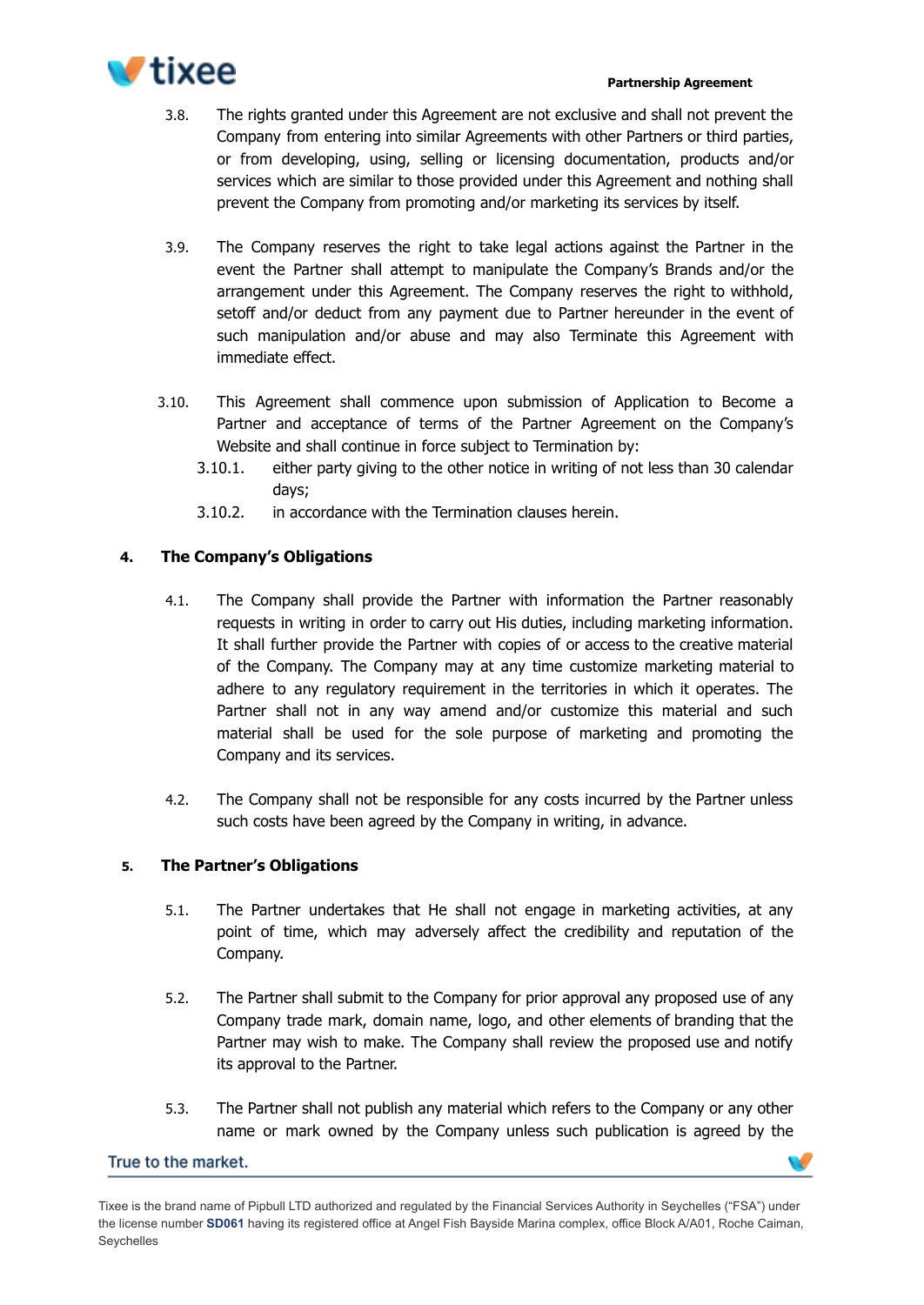

Company in writing, in advance. Upon request by the Company, the Partner shall immediately remove any publication referring to the Company or any other name or mark owned by the Company.

- 5.4. The Partner undertakes not to change the Company's logos and/or banners and/or images and/or to make any use of them beyond the uses permitted under this Agreement. The Company reserves the right to modify at any time its official logo and/or any other marketing materials, and the Partner agrees to modify the Company's logo accordingly within 10 business days of notice given by Company to the Partner regarding such variation.
- 5.5. The Partner shall not support the Clients on any technical or other matters associated with the Company and shall direct the Clients to the Company's Support team in the event any such matters arise.
- 5.6. Make changes to any documents including the Company's and/or its Affiliated Entities legal documents and/or any Promotional Material;
- 5.7. The Partner will not operate any Client's Account on behalf of the Client or prospective Client, unless the Client provides the Partner with 'Power of Attorney' to authorize such operations. 'Power of Attorney' forms should be requested from the Company and provided to the Company by the Client.
- 5.8. The Partner shall provide the Company with:
	- 5.8.1. all co-operation in relation to this Agreement;
	- 5.8.2. all access to such information as may be required by the Company, as is necessary for the proper performance of the Company's obligations under this Agreement.
- 5.9. The Partner shall at all times for the period this Agreement is in force have a 'Partner Agent' that the Company sees fits to appoint, who may change from time to time. The Partner shall be given notice of the change of Agent.
- 5.10. The Partner Agent shall have the authority to contractually bind the Partner on all matters relating to this Agreement.
- 5.11. The Partner acknowledges and agrees that He has no authority to legally bind the Company and does not work for the Company for any purpose. The Partner agrees that he/she shall not make any representation or commitment about the Company and/or its services or the Company Website.
- 5.12. The Partner shall comply at all times with all Applicable Regulations with respect to his/her activities under this Agreement and to His business and ensure that none of His actions cause any actual or potential breach of the Applicable Regulations.
- 5.13. The Partner shall not engage in any conduct which gives the impression that the regulated status of the Company applies to the Partner, or that the Investment

#### True to the market.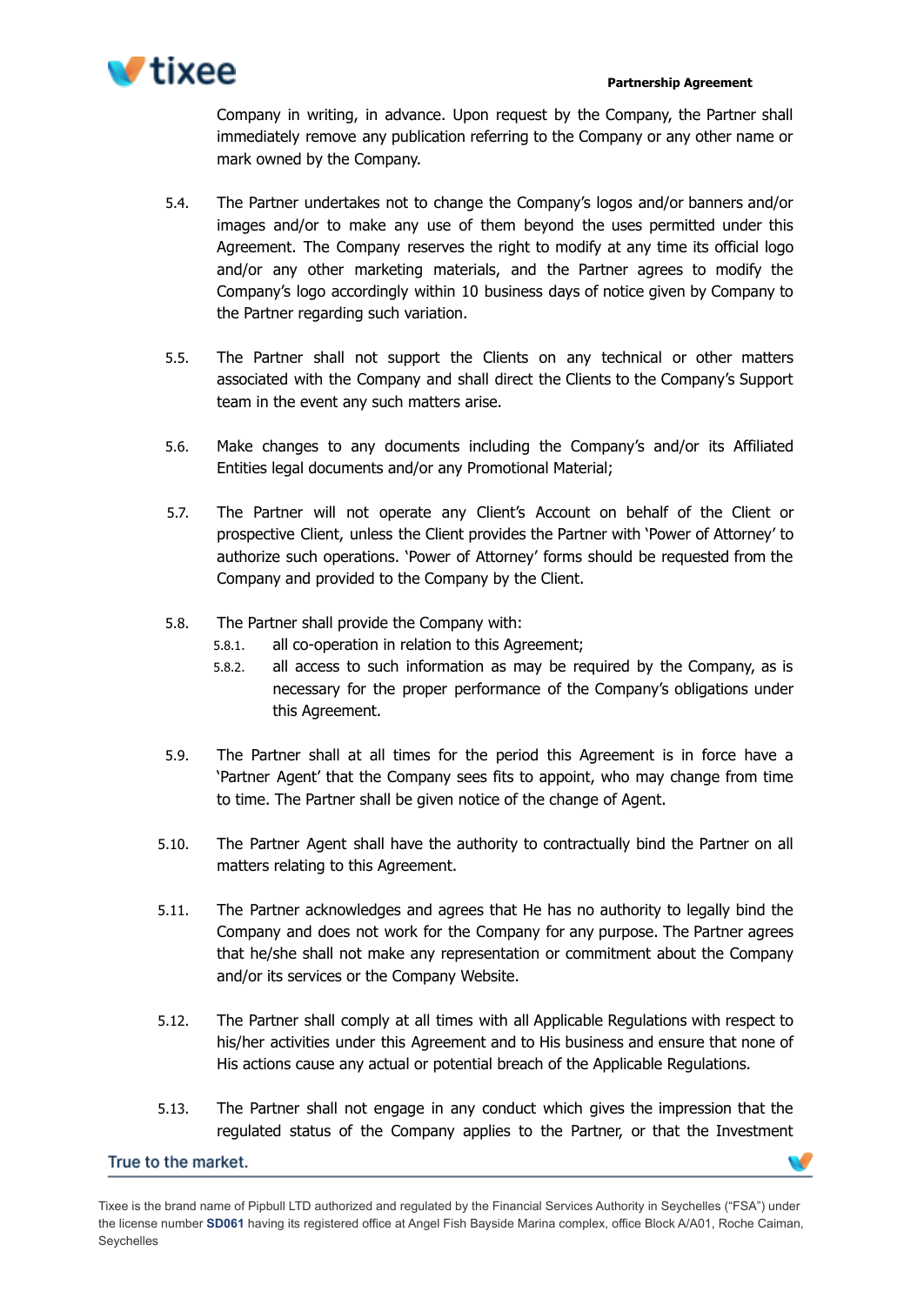

Services provided by the Company are provided by the Partner.

- 5.14. The Partner is and remains responsible at all times to ensure that any material, documents or information provided by the Company are in accordance with the laws of the country in which such material, documents or information are marketed or used or are to be marketed or used.
- 5.15. The partner shall not Purchase keywords with reference to Tixee or any other legal or brand name of the group and/or other misspellings of the name on pay-per-click search engines to drive traffic to Partner's own website;
- 5.16. The partner shall not purchase trademarks which include the word "Tixee" in any language;
- 5.17. The partner shall not bid or appear on misspells or variations of "Tixee" brand searches.
- 5.18. The Partner shall bear all establishment and operational costs and expenses for any marketing and promotional activities related to the Services, unless otherwise agreed with the Company in writing, in advance.
- 5.19. The Partner must provide true and complete information to the Company, as this may be requested at any time, about Himself and His activities.
- 5.20. The Partner agrees that any Clients that are referred to the Company by the Partner are, Clients of the Company, and not the Partner's.
- 5.21. The Partner agrees that throughout this Agreement, He must act in good faith at all times and must not make any false and/or misleading representations or statements with respect to the Company and/or any of the Company's Related Entities and the services and products provided by the Company's or engage in any other practices which may affect adversely the image, credibility or reputation of the Company and/or any Related Entities, including but not limited to, using any Website for unlawful activities, or having any content on the Partner's Website, that;
	- 5.21.1. promotes sexually explicit materials, violence, discrimination based on race, sex, religion, nationality, disability, sexual orientation or age and/or any illegal activities;
	- 5.21.2. violates any Intellectual Property Rights or other proprietary rights of any third party; c) has defamatory or harassing and untruthful comments and statements about our activities and business.
- 5.22. The Partner must not transmit to or in any way, whether directly or indirectly, expose the Company Website, content, Trading Platform and any other of the Company's Property to any computer virus or other similarly harmful or malicious material, virus or device.

## True to the market.

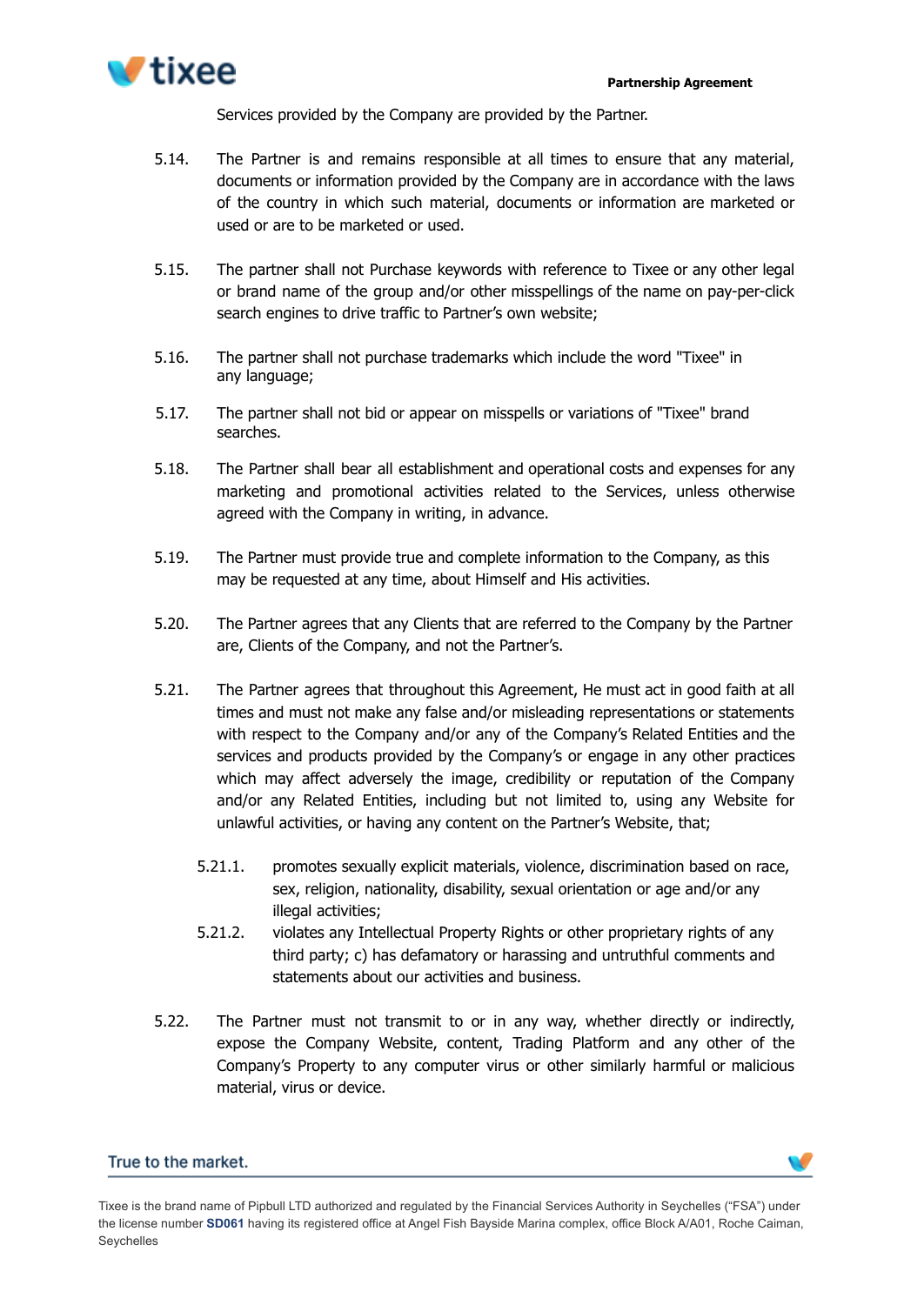

V

- 5.23. The Partner must promptly inform the Company of any information or acts of a third party that has become known to the Partner that could potentially harm the Company and its reputation in any way and manner.
- 5.24. The Partner cannot use or register a domain name or keywords, search terms or other identifiers for your activities with the name of the Company which may cause confusion without the prior written consent of the Company. Should the Partner infringe the aforementioned, it will be considered as a material breach of this Agreement. Bid on or purchase internet placement rights for a similar Domain Name or any part or similarities thereof in any manner in any of its advertising, including but not limited to, internet and web-advertising;
- 5.25. The Partner should not send traffic through automatic redirects on a website page;
- 5.26. The Partner shall refrain from referring Clients residing in the USA and/or any of the countries that are classified as black listed or within the Banned/Restricted Jurisdictions by the company.
- 5.27. The Partner may also identify, solicit and refer other Partners or third parties, such as, but not limited to other "IBs"/"Affiliates", online marketing organizations and/or website owners and/or operators that may become prospective Partners of the Company. The Partner will be known as a 'Master Partners'. The referred Partners or third parties will be subject to the terms of this Agreement.
- 5.28. The Partner agrees that:
	- 5.28.1. where the Partner is not authorised and regulated in the provision of investment or any other services, He shall not hold Himself out as being regulated to provide any services for which it is not duly authorised and regulated in accordance with the provisions of the Applicable Laws and Regulations, and shall not make use of the contractual or other relationship which it has with the Company, to represent or hold Himself out as being so regulated;
	- 5.28.2. the Partner shall not engage in any conduct which gives the impression that the regulated status of the Company applies to itself, or that the Investment Services provided by the Company are provided by the Partner.
- 5.29. Without prejudice to the generality of the above, the Partner shall not be deemed or construed or hold himself out as acting as broker or Sales Agent of the Company and shall not indicate or seek to indicate such in any marketing or communication material however transmitted.
- 5.30. The Partner shall not use the name of the Company in answering telephone calls or in any other ways represent that He is associated with the Company other than in a relationship of a Partner. In contracting for support services such as rent, telephone and utilities, the Partner shall not use or refer the name of the Company.
- 5.31. The Partner confirms that He is acting on his own behalf and for solely His own

## True to the market.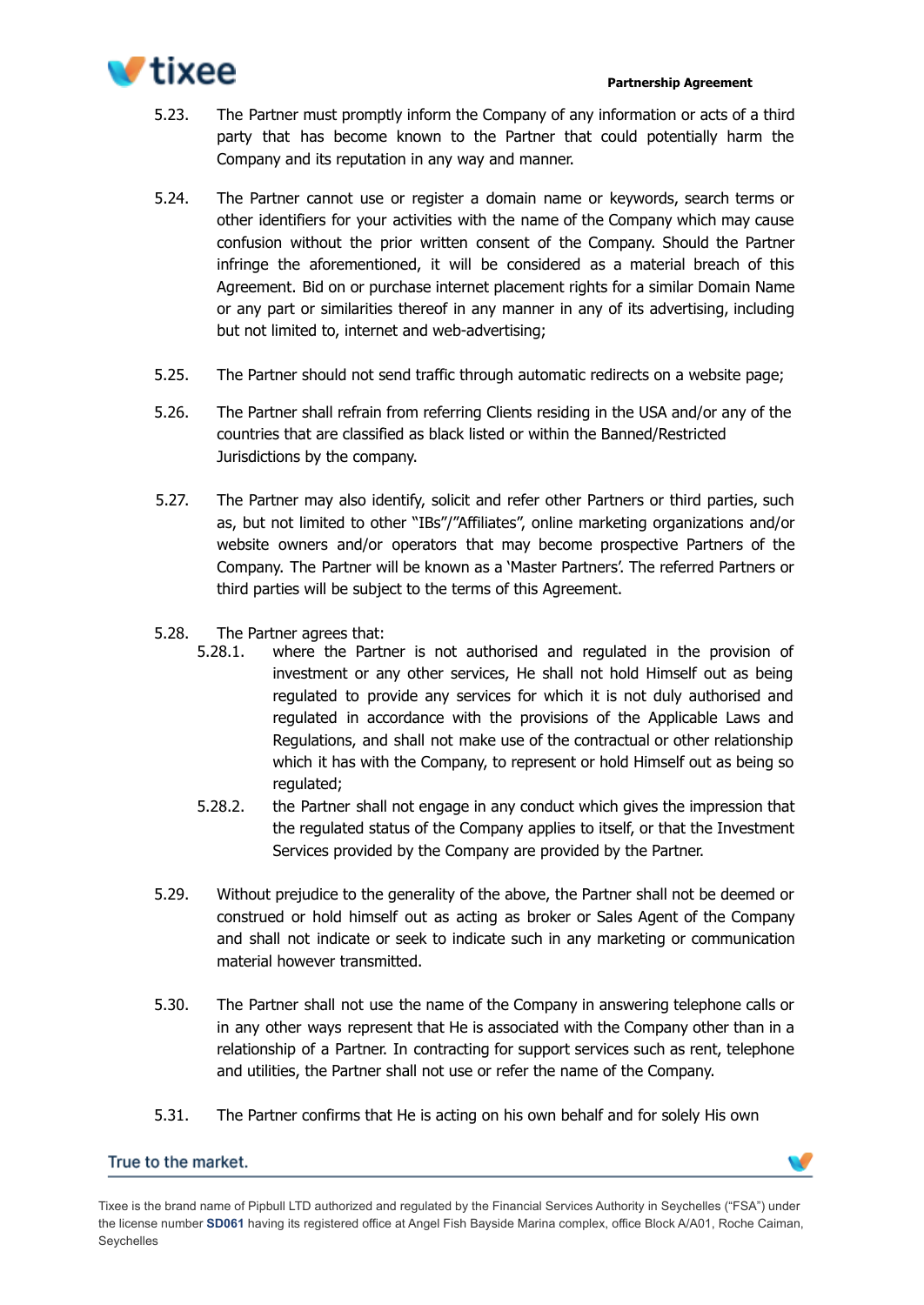



benefit and not for the benefit of any other person.

5.32. The Partner agrees that in the event of a request by an Introduced Client to be unlinked from a specific Partner the Company and/or its Affiliated Entities shall comply with such request and cease paying any Commission to the Partner in relation to the Introduced Client.

# **6. Commission Plan/Campaign**

- 6.1. Upon registration as a Partner with the Company, the Partner will be presented with a "Commission Plan/Campaign". The Partner's Commission Plan will be displayed within the 'Partners Area' and can be referred to at all times. The Partner may not convert from one Commission Plan to another without first speaking to His Partner Agent. Any agreed changes to the Commission Plan will usually come into effect after the payment date of the current Commission Plan/Campaign.
- 6.2. The Company may, at its sole and absolute discretion, change the Partner's Commission Plan at any time. The Company will notify the Partner about any changes to His Commission Plan through the Partner's Agent or by written email. In case where the Partner does not agree with the amended Commission Plan, He shall notify the Company or Agent within 5 calendar days as of the date the notification of amendment was sent. If no objections are received, the Company will reasonably assume that the Partner has accepted and agreed to the amendments. The Partner will receive payment based on the new Commission Plan for Active Clients/Traders from the date of amendment.
- 6.3. The Partner payment in relation to His Commission Plan will be payable only following the Company's verification and checks concerning all Active Clients in accordance to the requirements of the Company's internal processes.
- 6.4. The Partner undertakes to pay all tax, money transfer fees, currency conversion fees, and other mandatory payments.
- 6.5. If the Partner fails to generate a New Active Client for 6 months, the Company reserves the right to Terminate the Agreement or suspend the Partner. During the suspended period the portfolio of the Partner's referred Clients will stay under the Partner and the Commission Plan will be changed to a ZERO Plan. The suspended Partner will not earn any Commission generated during this time.
- 6.6. The payment amount will be generated as and when an Active Client closes a Transaction and the generated amount is inputted as 'Unpaid Commissions' within the Partner Area. Transaction activity is updated every 10 minutes. All amounts shown within the Partners Area are in US Dollar (USD). If the Partner's "Wallet" is in any other Base Currency other than USD, the Commission generated will be converted from USD to the Base currency of the Partner's wallet at market rates at the time and date of payment into the Wallet.

## True to the market.

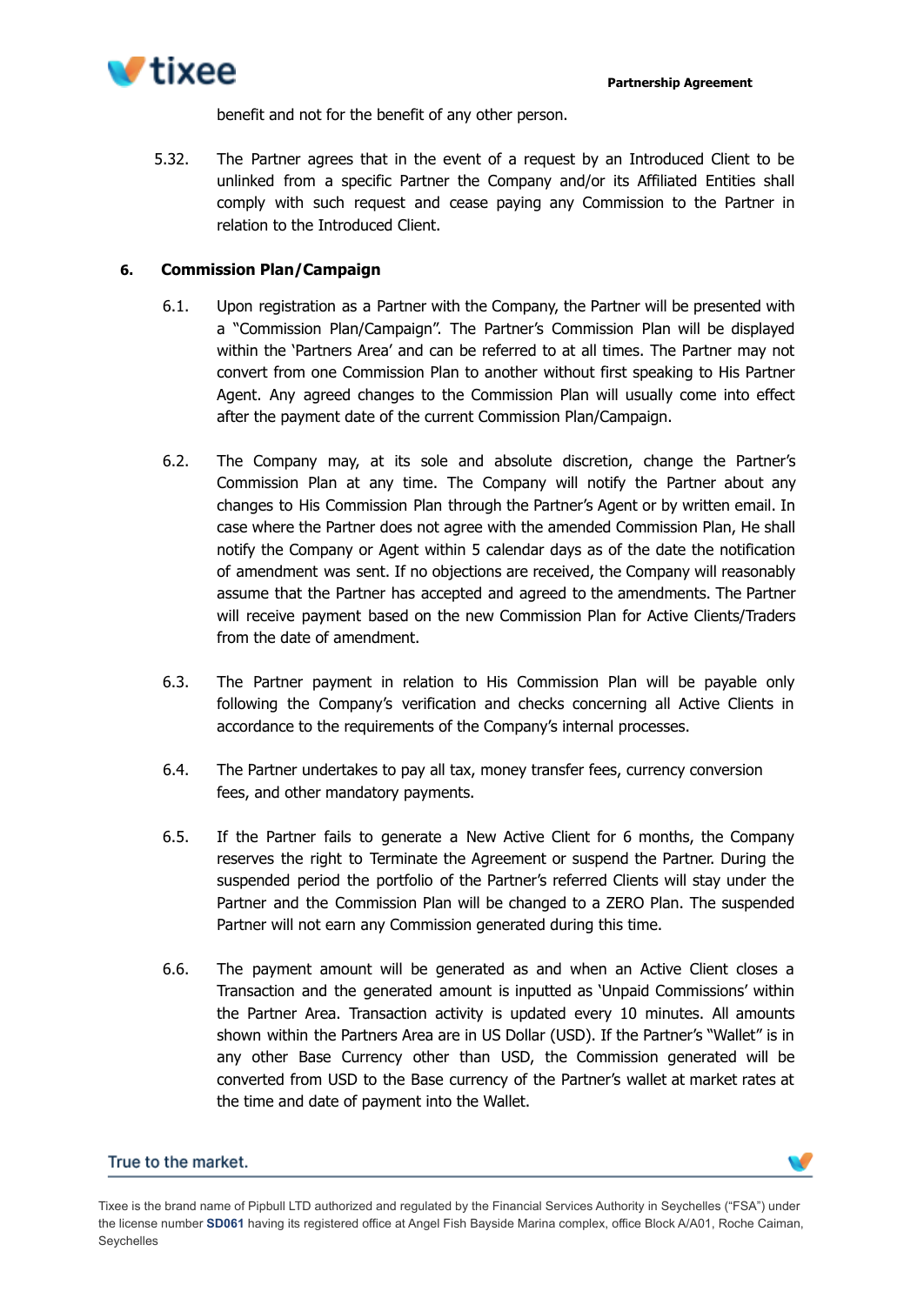

- 6.7. The total payment amount, determined in accordance with the provisions set out above, that is owed to the Partner, shall be payable monthly in arrears, no later than the 5<sup>th</sup> business day of each new month following the month during which such Commissions ("Lot Rebate or CPA") have accrued. The minimum threshold on a Partner's monthly performance is set to be 100 USD. If such amount is not achieved within a month by the Partner, any amount reached within that month will be rolled over to the following month until the minimum amount required is met (i.e. 100 USD). The Partner may request from the Company for any amount falling below the minimum threshold to be paid to Him, at His own cost. The Company reserves the right to decline this request as per this Agreement.
- 6.8. The Company retains the right to reduce the Partner Commission in the event that the cost of hedging risks associated with one or more Introduced Clients' transactions increases.
- 6.9. If there is reasonable suspicion by the Company that auto-referral activity (that is when the Partner gets Commission from trading operations carried out on Accounts by direct or circumstantial evidence controlled by the Partner; this includes, but is not limited to, use by the Partner and the signed Client of at least two identical IP addresses) is performed by the Partner, the Partner Commission size can be decreased by the Company down to 0%.
- 6.10. Payment of Partner Commission might be delayed or be unpaid, cancelled or suspended in the following circumstances:
	- 6.10.1. If the Partner Account or any other Account managed or controlled by the Partner or any of the Introduced Clients assigned to the Partner is considered by the Company suspicious;
	- 6.10.2. If the Company determines that the Partner Commission is derived from activity related, directly or indirectly, to fraudulent or illegal or deceptive practices;
	- 6.10.3. The Introduced Client performs actions in bad faith for generating Partner Commission;
	- 6.10.4. If the Partner Account, any Account maintained in the name of the Partner or attracted Introduced Client Account is blocked or placed in the archive in a manner required by sections of this Agreement. The provisions of this clause are applicable to the full period of archiving and/or blocking of Partner Account or any Account maintained in the name of the Partner or Introduced Client linked to the Partner;
	- 6.10.5. The results of the Introduced Client transactions are canceled because they were executed at non-market quotations;
	- 6.10.6. When the Introduced Client's Account balance consists of only credits/bonuses; 6.10.7. If the Partner Commission derived from Introduced Clients via Facebook or Instagram paid advertising.

# **7. Data Security**

7.1. Any prospective Client and Active Client's personal data, including but not limited to name, DOB, address, email, all Client lists, are Property of the Company and any of

## True to the market.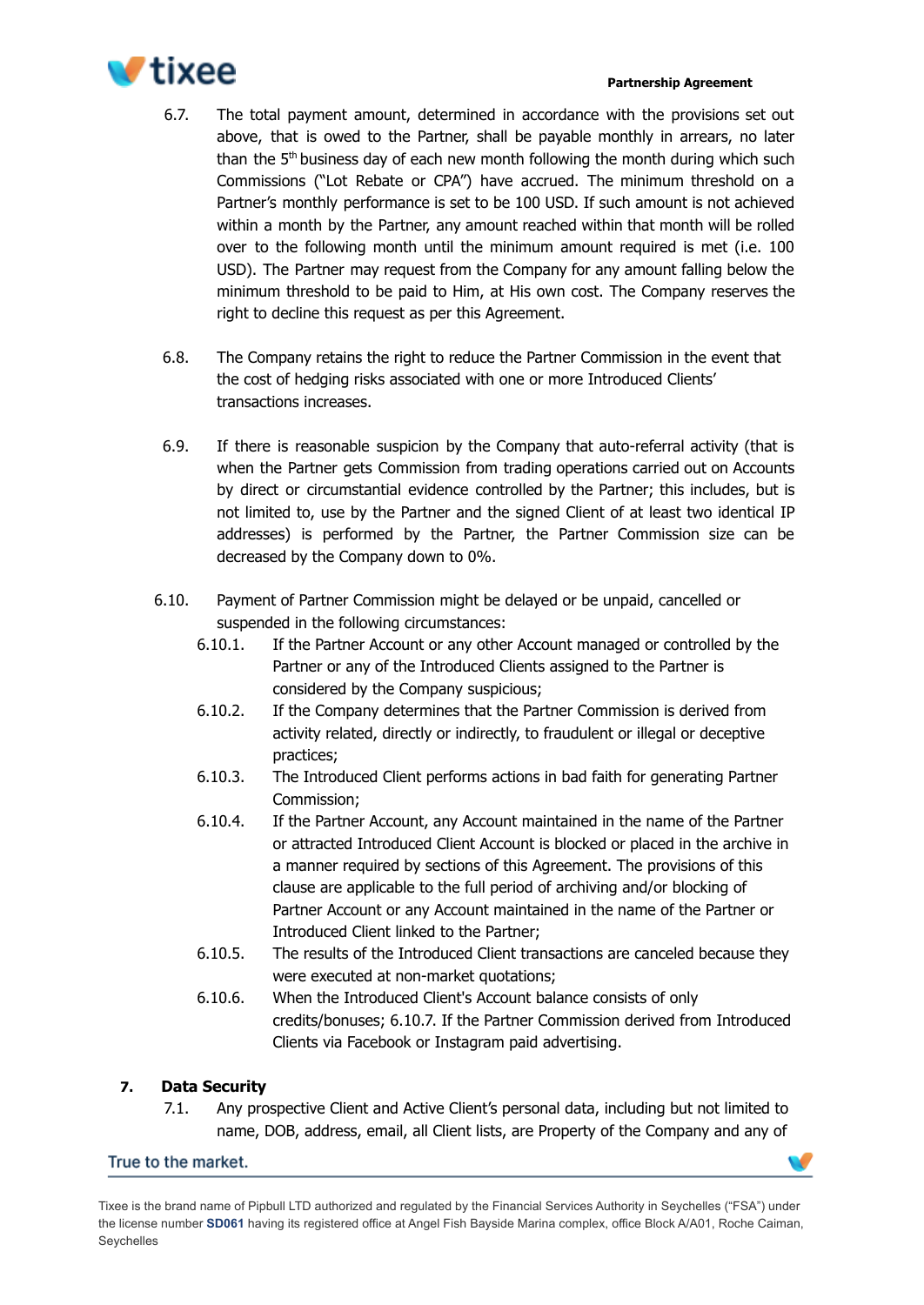

its Related Entities.

- 7.2. With regards any unsolicited communication of any type or form, such as e-mail, telephone calls, facsimile, newsletters, promotions, market updates, text messages etc, related to the Partner' business and the Partner's cooperation with the Company, the Partner must ensure that they have the person's consent prior to sending such communication. Furthermore, the Partner should not send any e-mail regarding the Company Services to any individual or entity that has not requested such information. Furthermore, the Partner should expressly state that third parties engaged in business with the Partner, may also contact the Client directly by giving them, at all times, the option to opt out. The Partner should always provide the option to "Unsubscribe" within any mass communication to any prospective Clients approached regarding the Company Services. The Partner agrees to hold the Company harmless and fully indemnified in the event of breach of this paragraph and against any claims brought against the Company by a third party.
- 7.3. The Company agrees to provide the Partner with reports and statistics on signed up Clients, and all related fee and payment information. The Partner will have no access to any personal data of the Client, as per the Data Protection Rules. Any access to data will be provided in an encrypted and non-identified format for payment and statistical purposes only.
- 7.4. Any promotional material given to the Partner by the Company shall be used only for the period this Agreement is in force. It is the Partners responsibility to maintain their Website, if applicable, and remain up to date, at all times with any marketing and promotional material. If the Partner systematically breaches such obligations, the Company may suspend or Terminate the Agreement.

## **8. Proprietary Rights**

- 8.1. The Partner acknowledges and agrees that the Company and its licensors own all "Intellectual Property Rights" on the Company Website and all the Company's Products and Services. Except as expressly stated herein, this Agreement does not grant the Partner any rights to, or in, patents, copyrights, database rights, trade secrets, trade names, trademarks (whether registered or unregistered), or any other rights or licenses belonging to the Company. All such rights are reserved to the Company.
- 8.2. The Company shall be permitted, both during the term of this Agreement and/or following the Termination and/or expiration of the Agreement, to use, any information related to the Clients and to provide any services to the Clients, and the Partner shall not have claim and/or right with respect thereto, other than the right to receive the Fees pursuant to the terms of this Agreement. The Client Data shall be deemed at the Company's sole and exclusive proprietary information and property and shall be further deemed as the Company's Confidential Information.
- 8.3. The Company shall maintain suitable copyright and trademark notices throughout the Partner's websites. The Company may include some or all of the Partner's trademarks in its own marketing and promotional materials.

## True to the market.

v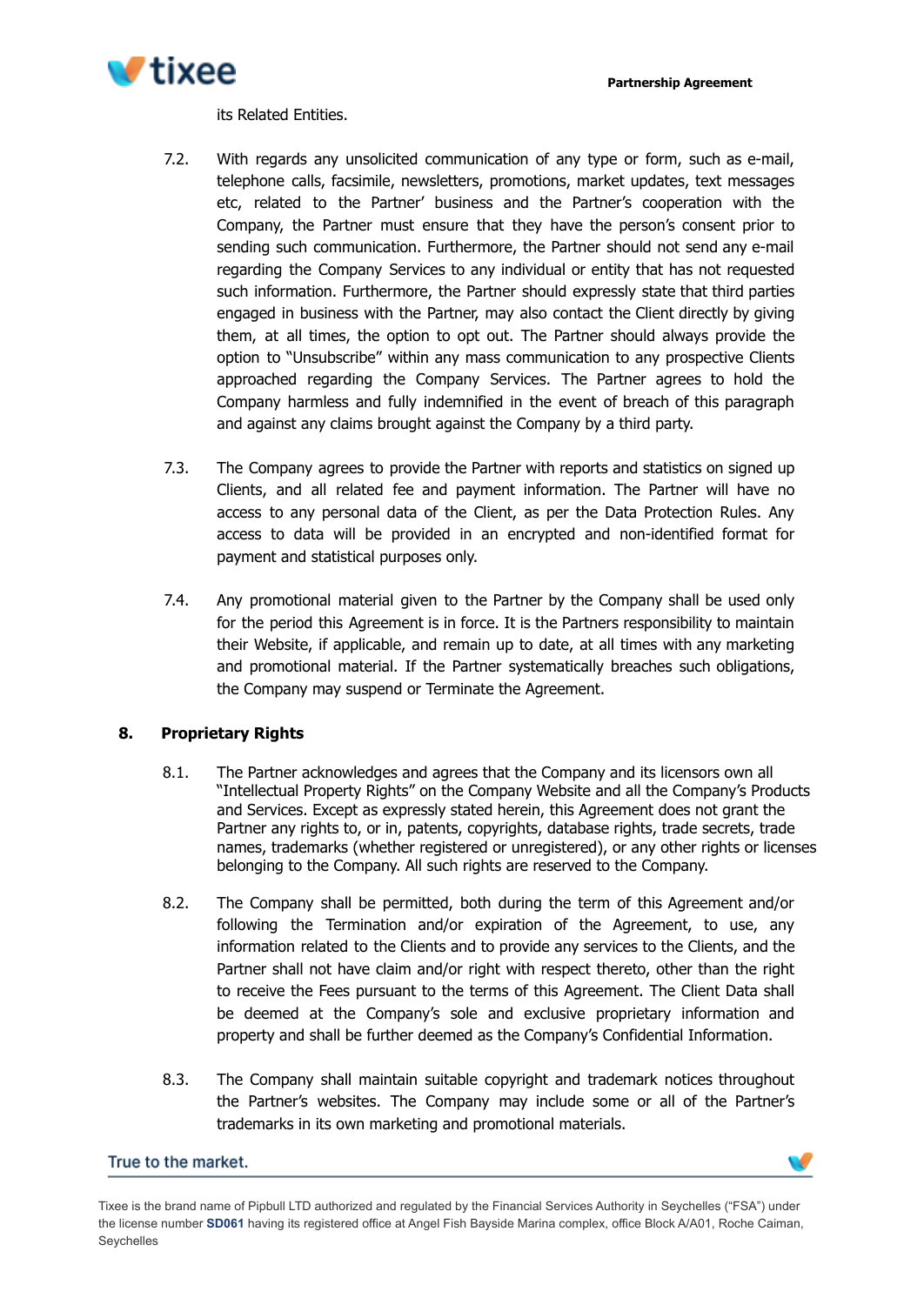

v

#### **9. Termination**

- 9.1. The Company, at its sole discretion, may Terminate this Agreement, by giving 10 business days written notice to the Partner, specifying the Termination date. The Company reserves the right not to disclose to the Partner the reason for the Termination.
- 9.2. If a Partner is suspended as demonstrated above then the Company reserves the right to Terminate the Agreement based on Partner Inactivity without giving any notice to the Partner.
- 9.3. Upon Termination of this Agreement:
	- 9.3.1. the Partner shall return to the Company all, if any, Property in its possession or control;
	- 9.3.2. the Partner must immediately cease displaying or providing any of the Company's material on any of the Partner's website or otherwise;
	- 9.3.3. all rights licensed to the Partner will automatically be revoked.
	- 9.3.4. notwithstanding the above, in the event that the Partner has outstanding payments above the 100 USD threshold, the Partner will be eligible for the payment. This provision will not apply, if the Partner has been suspended for inactivity or has breached any of the terms of this Agreement, in which case Compensation will cease immediately. However, the Company shall be permitted to off-set any amounts owed to the Company by the Partner with any pending payments due to the Partner.
- 9.4. In case of material breach of any of the Terms of this Agreement, the Company retains the right to seek for indemnification under contract law or tort, for any losses, damages or liability incurred by the Partner in connection with such violation, in accordance with the provisions of this section.
- 9.5. Nothing in this Agreement excludes the liability of the Partner for fraud or fraudulent misrepresentation or any other matter in respect of which it would be unlawful to exclude or restrict liability.

## **10. Confidentiality**

- 10.1. Each party undertakes that it shall not at any time during this Agreement disclose to any person any confidential information concerning the business, affairs, Clients or suppliers, etc of the other party or of any member of the group of companies to which the other party belongs.
- 10.2. Each Party acknowledges and agrees that any and all information associated with the other Party's business and not publicly known, including, but not limited to, the contents of this Agreement, specific trading information, technical processes and formulas, source codes, Client lists, prospective Client lists, the Company's Intellectual Property Rights, product designs, sales, costs, content, marketing and promotional material and other unpublished financial information, business plans

#### True to the market.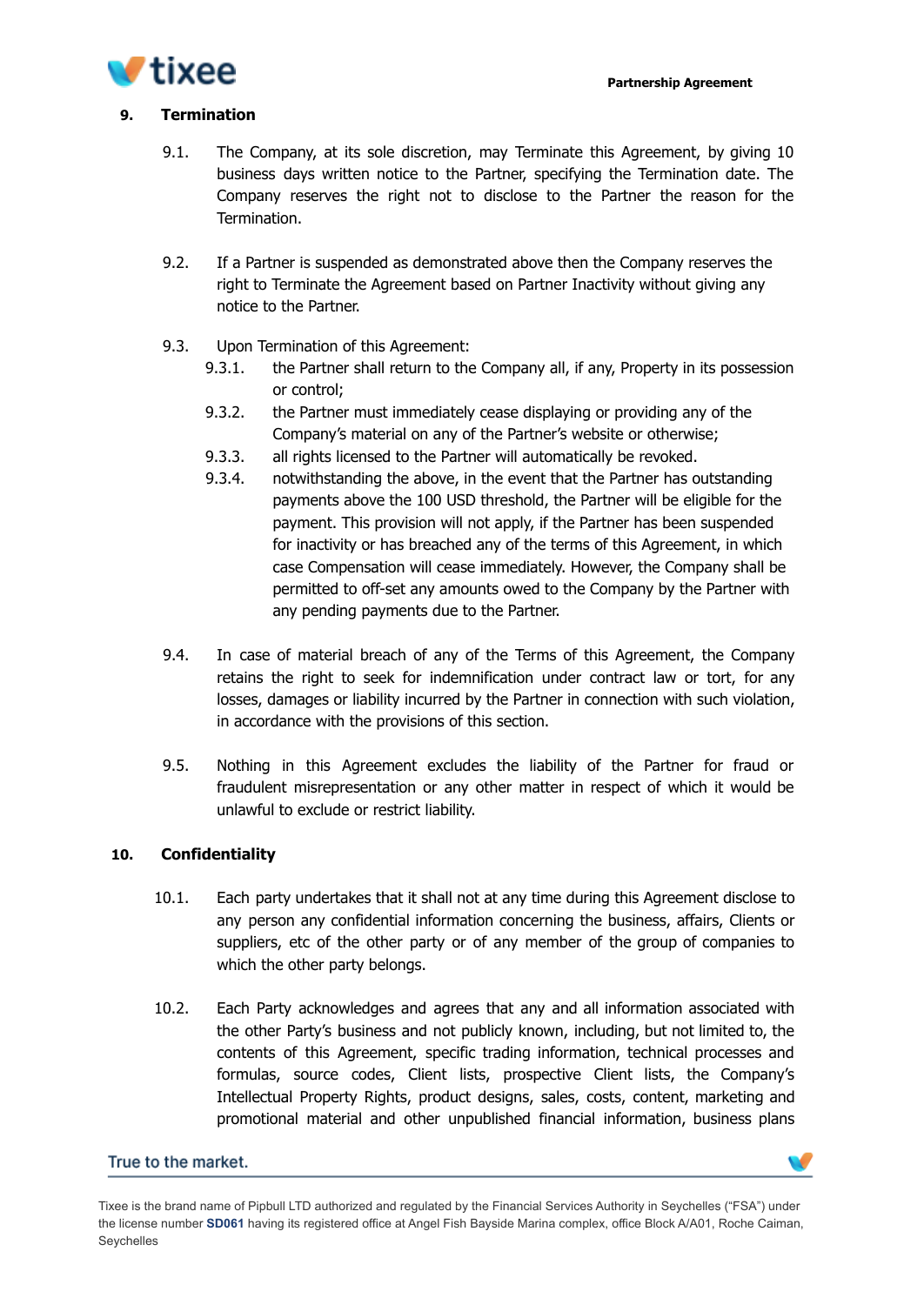

and marketing data, is confidential and proprietary, whether or not marked as confidential or proprietary. Each Party agrees to use the other Party's Confidential Information solely as necessary for performing its obligations here-under. Each Party agrees that it shall take all reasonable steps, at least substantially equivalent to the steps it takes to protect its own proprietary information, to prevent the duplication, disclosure or use of any such Confidential Information, other than:

- 10.2.1. by or to its employees, agents and subcontractors who must have access to such Confidential Information to perform such Party's obligations here-under, who each shall treat such Confidential Information as provided herein;
- 10.2.2. as required by any law, regulation, or order of any court of proper jurisdiction over the Parties and the subject matter contained in this Agreement. Confidential Information shall not include any information which is:
	- 10.2.2.1. in the public domain, or is already known by or in the possession of the non-disclosing Party, at the time of disclosure of such information;
	- 10.2.2.2. is independently developed by the non-disclosing Party without breaching any provisions of this Agreement;
	- 10.2.2.3. is thereafter rightly obtained by the non-disclosing Party from a source other than the disclosing Party without breaching any provision of this Agreement.
- 10.3. No Party shall use any other Party's Confidential Information for any purpose other than to exercise its rights and perform its obligations under or in connection with this Agreement.

# **11. Indemnity**

- 11.1. The Partner agrees to indemnify and hold harmless the Company (or any of its shareholders, directors, officers, employees, representatives or licensors) from and against any liability, claims, demands, proceedings, cost, damages, expenses (including legal fees) and penalties whatsoever suffered or incurred by us arising out of the Partner's negligence, willful default or fraud or breach of the Partner obligations under this Agreement.
- 11.2. The Company, its directors, officers, employees and Related Entities, shall have no liability for any lost profits and/or any indirect, consequential, special, incidental or punitive damages, arising out of the products, Trading Platforms, the services, the Website or software failure, viruses, system failure (including, internet connection, electricity power cut, telephone communication failure, high Internet traffic demand, malicious interference, hardware error, mobile applications non-compatibility with our system, including our proprietary or third party system). The Company cannot guarantee that the software and/or the system, that the Company owns or manage on behalf of a third party, is uninterrupted and error free or available at all times.

## True to the market.

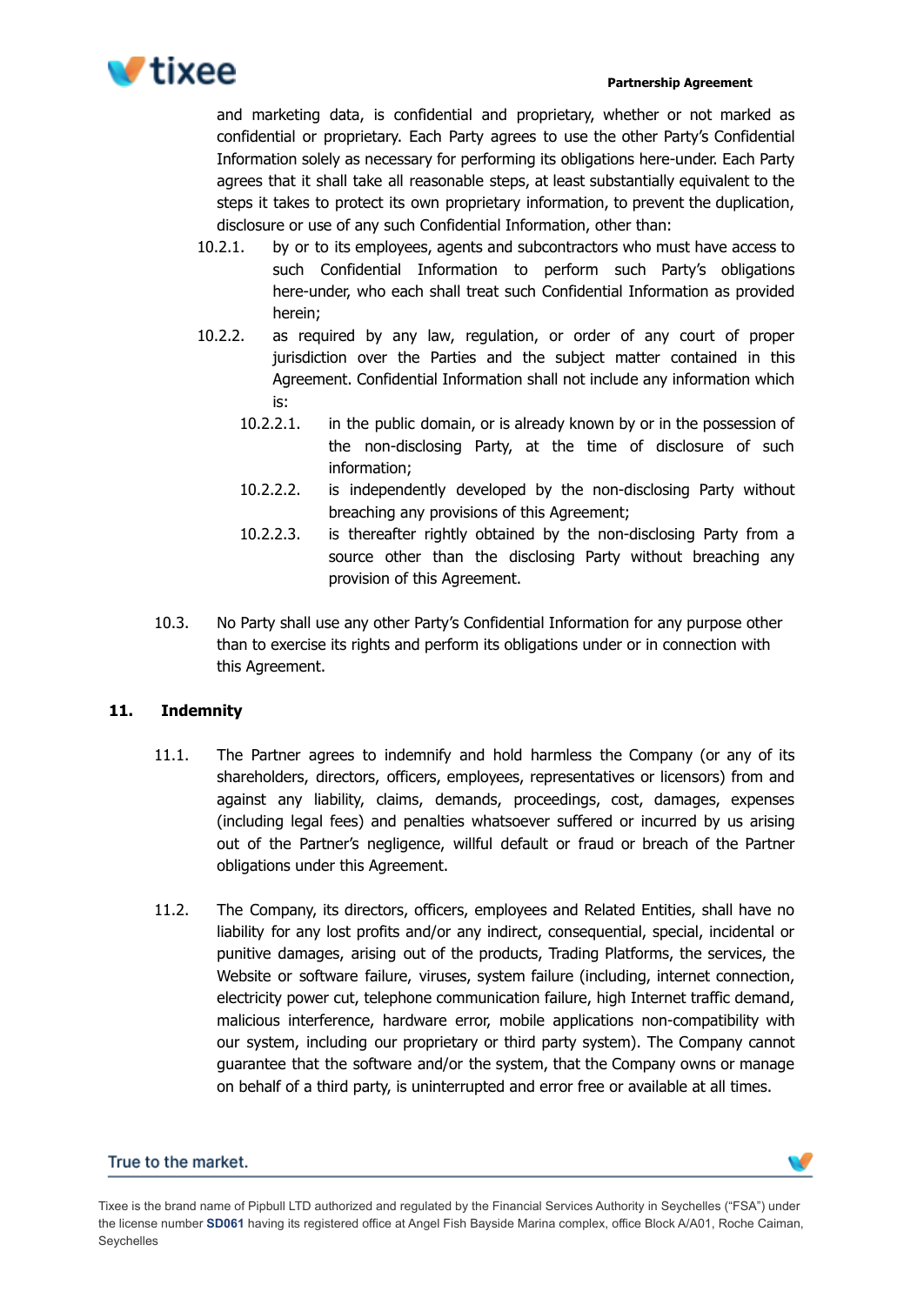

# **12. Client Complaints**

- 12.1. The Partner will promptly inform the Company by telephone and in writing, of any complaint against the Company and/or any of its Affiliated Entities Upon Company's request the Partner shall submit a full and detailed report with any supporting documents relating to the complaint within five (5) days of receiving the complaint.
- 12.2. The Partner agrees to notify the Company of any written or verbal complaint received from any Client which relates to any function that the Partner has undertaken, and, in the event, the Partner agrees action is necessary, it undertakes to take reasonable steps to amend its procedures to avoid the occurrence of similar complaints in the future.

#### **13. General Provisions**

- 13.1. If the performance of any part of this Agreement by either Party is prevented, hindered, delayed or otherwise made impracticable due to certain unforeseeable events, including but not limited to acts of God, war, governmental decree, natural disasters, power failure, failure in communication lines or other network failure, judgement or legal order, strike, or other circumstances, beyond that Party's reasonable control (Force Majeure), such Party shall be excused from the performance of the Services to the extent that it is prevented, hindered or delayed by such cause.
- 13.2. The Parties to this Agreement are independent contractors. Neither Party is an agent, representative or Related Entity of the other Party. Neither Party shall have any right, power or authority to enter into any agreement for, or on behalf of, or incur any obligation or liability of, or to otherwise bind, the other Party. This Agreement shall not be interpreted or construed to create an association, agency, joint venture or partnership between the Parties or to impose any liability attributable to such a relationship upon either Party.
- 13.3. The Partner may be liable to pay taxes arising out of the cooperation with the Company, usually related to the Commissions the Partner is paid, depending on the local jurisdictions in which you are a tax resident in. The Company does not collect any taxes on behalf of its Partners. Also, the Company does not provide any tax advice and does not deal with any tax related issues. Please address any tax related concerns to a tax advisor.
- 13.4. This Agreement, sets forth the entire Agreement and understanding between the Parties and it supersedes any and all prior Agreements, written or oral, of the Parties with respect to the subject matter hereof as set forth herein. No amendment or modification of any provision of this Agreement shall be valid unless set forth in writing.

## **14. Warranties**

- 14.1. The Partner warrants and represents that:
	- 14.1.1. He has full right, power and authority to enter into this Agreement and He is not in any way prohibited from acting as Partners;

w

#### True to the market.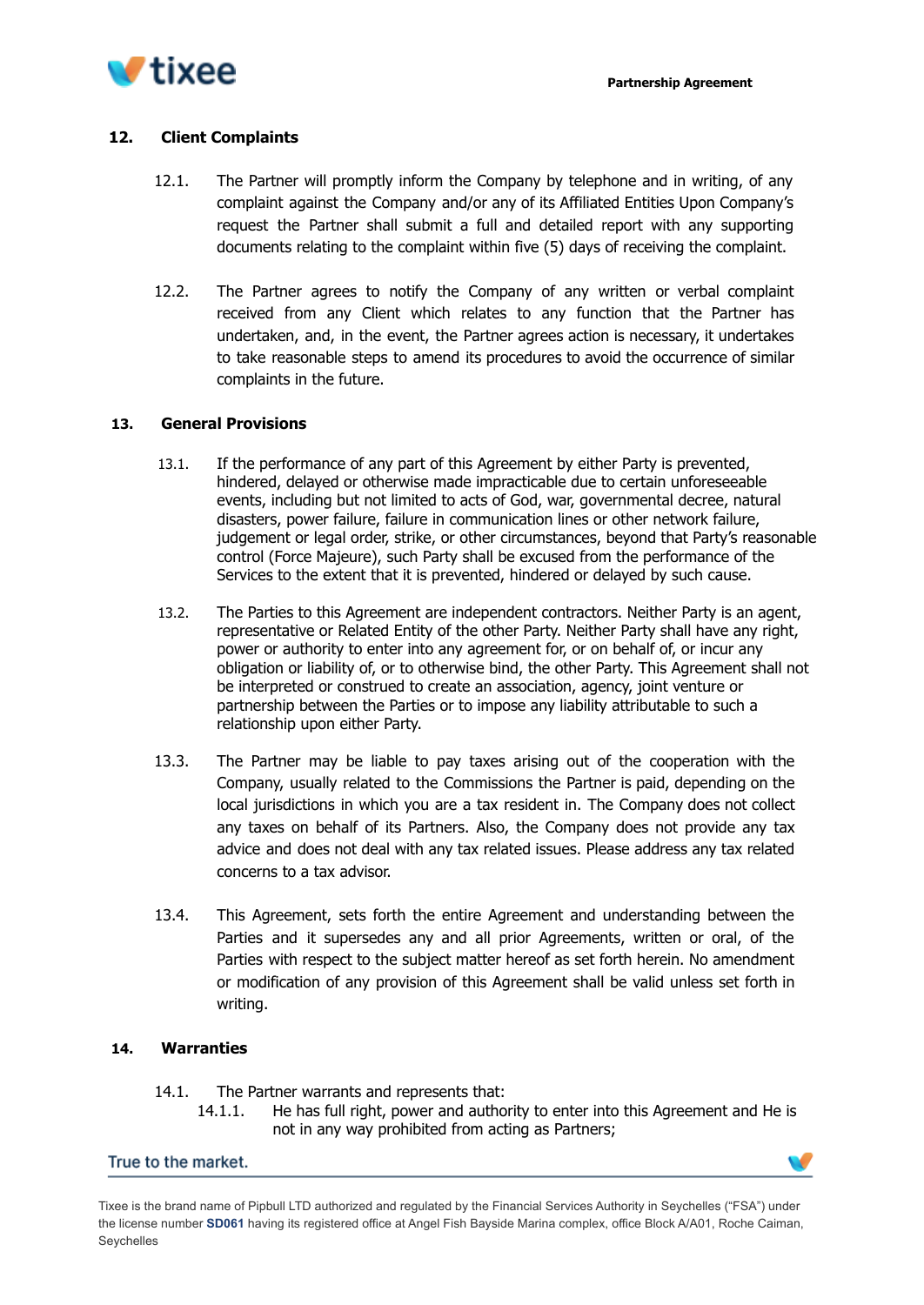

- 14.1.2. He shall not be in breach of the Applicable Regulations in providing the Services;
- 14.1.3. He is not bankrupt or subject to any administrative, insolvency order, tax or other proceedings;
- 14.1.4. He has not been convicted for any criminal activity or been subject to any sanctions, regulatory or other investigations, for unlawful or unethical conduct or breach of any law, regulation or professional conduct other than minor traffic offenses.
- 14.1.5. He shall not accept nor hold any Client Money;
- 14.1.6. If the Partner is a legal entity, it is a company duly organized and validly existing and in good standing and is duly qualified and authorized to do business
- 14.2. Neither the execution nor the delivery of this Agreement nor the fulfillment of or compliance with the terms and provisions hereof by the Partner shall contravene any provision of law including, without limitation, any statute, rule regulation, judgement, decree, order, franchise or permit applicable to the Partner.
- 14.3. It is, and it shall remain during the term of this Agreement, in full compliance with the laws and regulations applicable within each territory in which it shall market and promote the Trading Platforms. The Partner agrees to cease its marketing activities and/or cease the operation of the same in any territory requested by the Company upon the occurrence of any illegality or suspicion of illegality.
- 14.4. The Partner shall:
	- 14.4.1. market and promote the Company and its trading platform solely to Clients of legal age;
	- 14.4.2. require sufficient proof of Client's identities where and when appropriate;
	- 14.4.3. ensure that its promotions and related materials are in no way offensive, indecent, objectionable or obscene.

# **15. Severance**

- 15.1. If any provision or part-provision of this agreement is or becomes invalid, illegal or unenforceable, it shall be deemed modified to the minimum extent necessary to make it valid, legal and enforceable. If such modification is not possible, the relevant provision or part-provision shall be deemed deleted. Any modification to or deletion of a provision or part-provision under this clause shall not affect the validity and enforceability of the rest of this Agreement.
- 15.2. If one party gives notice to the other of the possibility that any provision or part-provision of this Agreement is invalid, illegal or unenforceable, the parties shall negotiate in good faith to amend such provision so that, as amended, it is legal, valid and enforceable, and, to the greatest extent possible, achieves the intended commercial result of the original provision.

## **16. Notice**

16.1. For the purposes of this Agreement, "writing" or "written notice" is defined as typed

v

#### True to the market.